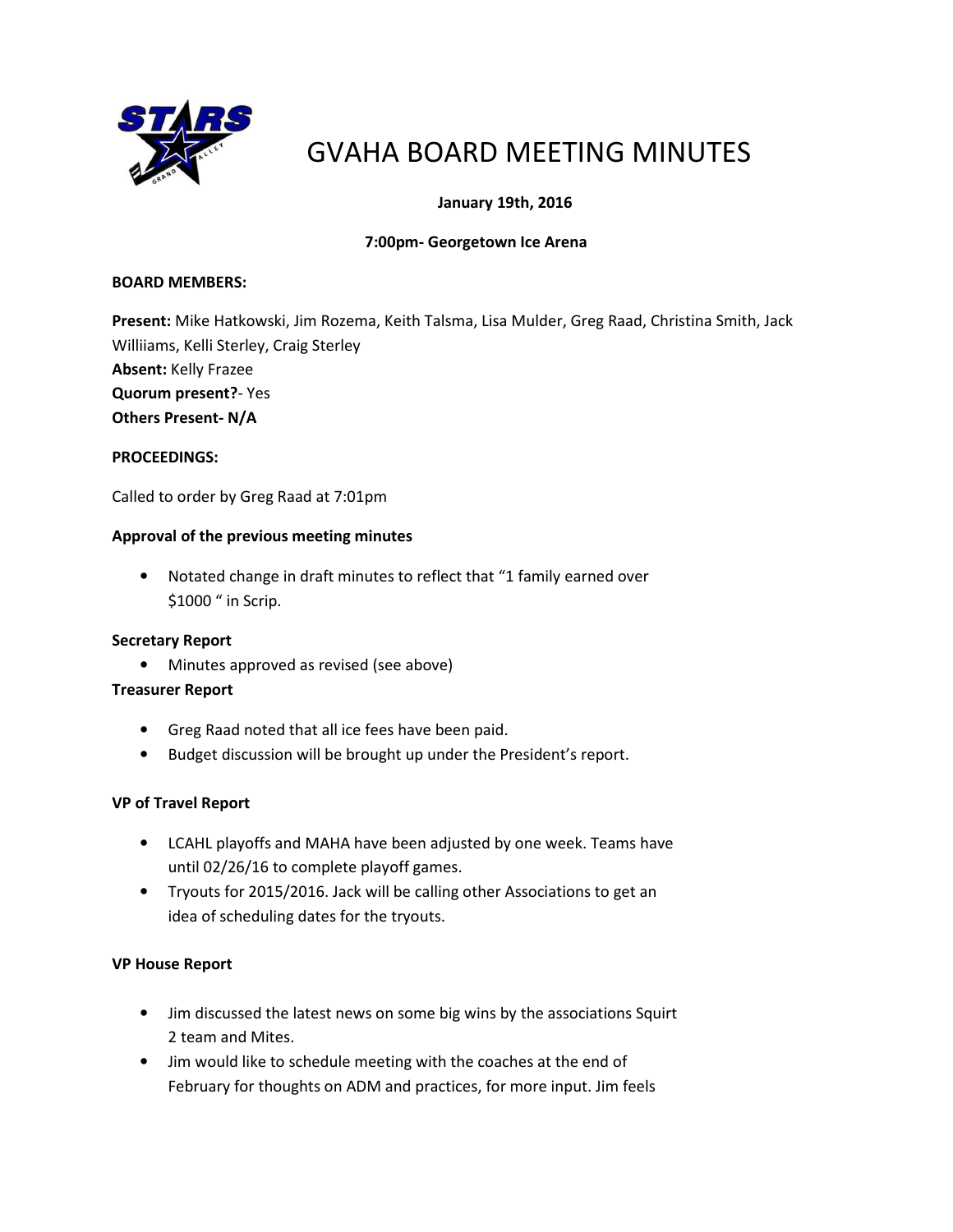that we are being dominated physically in tournaments by other associations.

- Jackets were re-ordered but came in with the incorrect logo. This led to more discussion with B&R in regards to ordering items. All orders are to go through Amy for the time being. Jim has suggested to them as well that we meet with Bauer so that uniforms can be used for more than one year.
- Jim brought up that we need to add signs to the locker room doors about no cell phones in the locker rooms.

# Hockey Director Report

- Jack has been discussing next year's coaching with the travel coaches and has a good idea of what he will be doing with house coaching for next year. Jack feels the foundation for the house program is strong, evidenced by the squirt and peewee level teams.
- Meijer is potentially going to hire a skill team to provide some skills sessions in the future.
- STAR report was filed for the Kalamazoo Pee Wee house game. The report stated that a parent from the stands came on to the ice to confront a coach. Jack has investigated the claim with the Pee Wee house coach and determined it was a matter of perception and perspective. Parents that work the penalty box need to be reminded that they are an unofficial "official" when they are working in the box and should be an unbiased party to the game.
- There was a discussion in regards to referee oversight as there is no recourse to filing a claim against an official. Lisa also noted that referees need to note their number on the score sheets otherwise technically the game would not count.
- Report from USA Hockey in regards to a Tournament game in South Bend for the Bantam A coach. Penalty was assessed during the game and time was served so the board has agreed that the issue is over. Parent members of the team were present at the game and this board meeting and provided more information on the incident, this was an issue with past personal history and perspective.

# Fundraising Report

• Scrip is going good. Kelli would like to get a questionnaire completed on the family that earned over \$1,000 this past year.